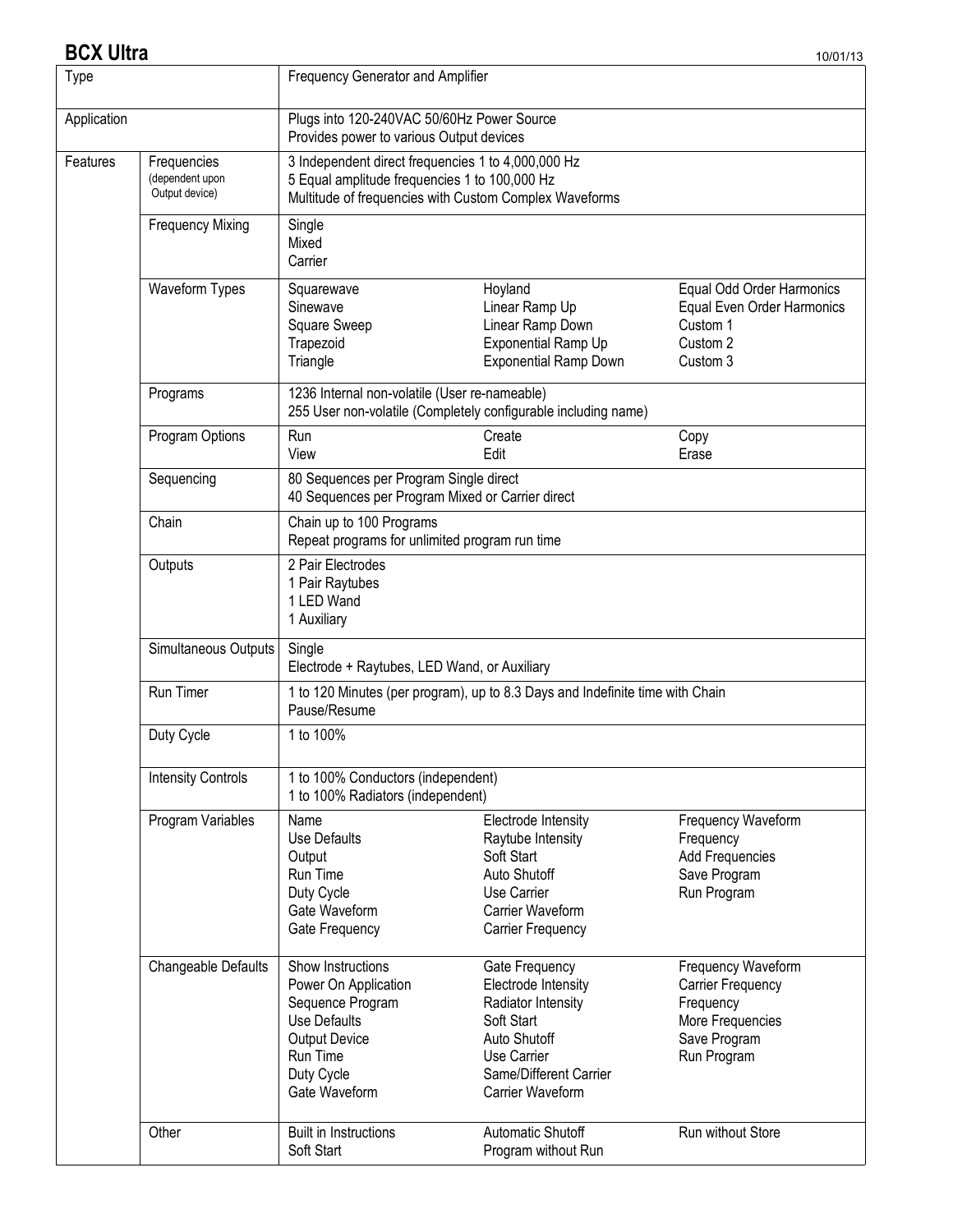#### **Electrodes** 10/01/13

| <b>Type</b>                                                                                                                                                      |                                                      | <b>Conduction Device</b>                                                                                                                                                                                                                                               |                                                                                             |  |  |
|------------------------------------------------------------------------------------------------------------------------------------------------------------------|------------------------------------------------------|------------------------------------------------------------------------------------------------------------------------------------------------------------------------------------------------------------------------------------------------------------------------|---------------------------------------------------------------------------------------------|--|--|
| Application                                                                                                                                                      |                                                      | Up to 2 pairs plug directly into the Ultra<br>Powered by the Ultra                                                                                                                                                                                                     |                                                                                             |  |  |
| Configuration                                                                                                                                                    |                                                      | Fully balanced differential, Floating                                                                                                                                                                                                                                  |                                                                                             |  |  |
| Energy type                                                                                                                                                      |                                                      | AC Audio and Radio Frequencies (AF & RF) Conduction                                                                                                                                                                                                                    |                                                                                             |  |  |
| Frequency                                                                                                                                                        | Modes of Operation                                   | Square or Linear Drive Frequencies and Carrier                                                                                                                                                                                                                         | Single or Multiple Frequencies with or without Variable Frequency Carrier                   |  |  |
|                                                                                                                                                                  | Waveform Types                                       | Equal Odd Order Harmonics<br>Squarewave<br>Hoyland<br>Sinewave<br>Equal Even Order Harmonics<br>Linear Ramp Up<br>Square Sweep<br>Linear Ramp Down<br>Custom 1<br>Trapezoid<br>Exponential Ramp Up<br>Custom 2<br>Triangle<br><b>Exponential Ramp Down</b><br>Custom 3 |                                                                                             |  |  |
|                                                                                                                                                                  | Range                                                | 1 to 4,000,000 Hz Squarewave (Rise and Fall time < 150ns.)                                                                                                                                                                                                             | 1 to 100,000 Hz all other Waveforms (Sinewave Distortion < 0.1% THD)                        |  |  |
|                                                                                                                                                                  | Resolution                                           | 1.00000 to 9.99999 Hz (0.00001 Hz)<br>10.0000 to 99.9999 Hz (0.0001 Hz)<br>100.000 to 999.999 Hz (0.001 Hz)<br>1,000.00 to 9,999.99 Hz (0.01 Hz)<br>10,000.0 to 99,999.9 Hz (0.1Hz) and 100,000 Hz<br>100,000 to 4,000,000 Hz (100 Hz)                                 |                                                                                             |  |  |
|                                                                                                                                                                  | Maximum<br>Simultaneous<br>Frequencies               | 2 Individual<br>6 Equal Intensity Harmonic Multipliers<br>Multiple with Pulse and Frequency Harmonics<br>Multiple with Custom Arbitrary Waveforms                                                                                                                      |                                                                                             |  |  |
| Duty Cycle,<br>Modulation<br>& Gate                                                                                                                              | Modes of Operation                                   | Variable Duty Cycle 1 to 100%<br>Single or Multiple Frequencies<br>Square or Linear Drive Frequencies                                                                                                                                                                  |                                                                                             |  |  |
|                                                                                                                                                                  | Waveform Types                                       | Squarewave<br>Sinewave<br>Square Sweep<br>Trapezoid<br>Triangle                                                                                                                                                                                                        | Equal Odd Order Harmonics<br>Equal Even Order Harmonics<br>Custom 1<br>Custom 2<br>Custom 3 |  |  |
|                                                                                                                                                                  | Range                                                | 1 to 10,000 Hz                                                                                                                                                                                                                                                         |                                                                                             |  |  |
| 1.0000 to 9.9999 Hz (0.0001 Hz)<br>Resolution<br>10.000 to 99.999 Hz (0.001 Hz)<br>100.00 to 999.99 Hz (0.01 Hz)<br>1,000.0 to 9,999.9 Hz (0.1 Hz) and 10,000 Hz |                                                      |                                                                                                                                                                                                                                                                        |                                                                                             |  |  |
|                                                                                                                                                                  | Maximum<br>Simultaneous<br>Modulation<br>Frequencies | 1 Individual<br>2 Equal Intensity Harmonic Multipliers<br>Multiple with Pulse and Frequency Harmonics<br>Multiple with Custom Arbitrary Waveforms                                                                                                                      |                                                                                             |  |  |
| Intensity                                                                                                                                                        |                                                      | 1 to 100%                                                                                                                                                                                                                                                              |                                                                                             |  |  |
| Power Output                                                                                                                                                     |                                                      | 3/4 Watt Max. (dependent upon program & load impedance)<br>Voltage 30 Volts PP Squarewave, 35 Volts PP all other waveforms                                                                                                                                             |                                                                                             |  |  |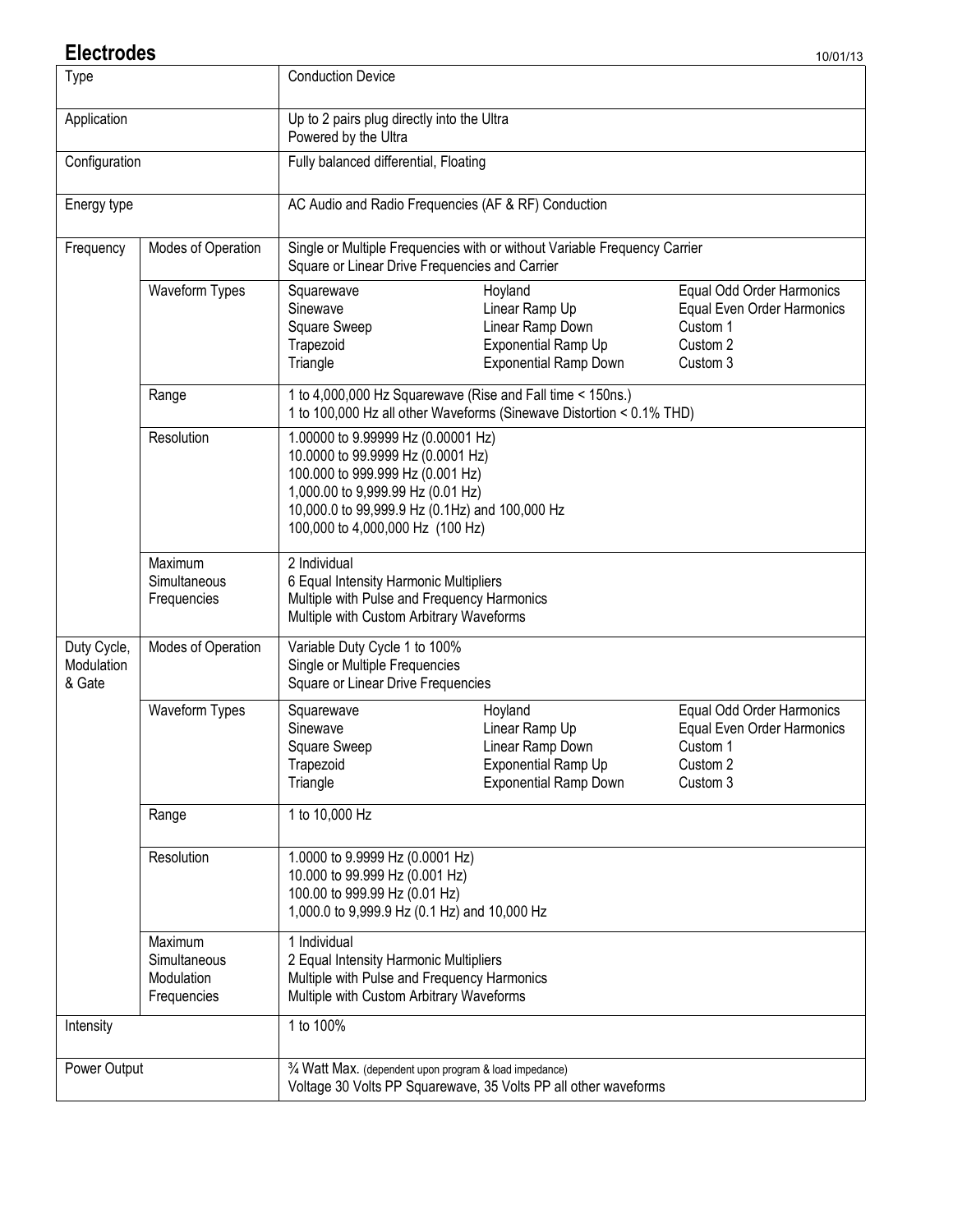| <b>LED Wand</b>                     |                                                      |                                                                                                                                                                                                    | Models: LW640A Red, LW520A Green, LW467A Blue                                                               | 10/01/13                                                                                    |  |  |
|-------------------------------------|------------------------------------------------------|----------------------------------------------------------------------------------------------------------------------------------------------------------------------------------------------------|-------------------------------------------------------------------------------------------------------------|---------------------------------------------------------------------------------------------|--|--|
| Type                                |                                                      | <b>Light Emitting Device</b>                                                                                                                                                                       |                                                                                                             |                                                                                             |  |  |
| Application                         |                                                      | Plugs directly into the Ultra<br>Powered by the Ultra                                                                                                                                              |                                                                                                             |                                                                                             |  |  |
| Configuration                       |                                                      | Unbalanced, Floating                                                                                                                                                                               |                                                                                                             |                                                                                             |  |  |
| Energy type                         |                                                      | Model HW640A Red 640nm light<br>Model HW520A Green 520 nm light<br>Model HW467A Blue 467 nm light                                                                                                  |                                                                                                             |                                                                                             |  |  |
| Frequency                           | Modes of Operation                                   | Square Drive frequencies and Carrier                                                                                                                                                               | Single or Mixed Frequencies with or without Variable Frequency Carrier                                      |                                                                                             |  |  |
|                                     | Waveform Types                                       | Squarewave<br>Sinewave<br>Square Sweep<br>Trapezoid<br>Triangle                                                                                                                                    | Hoyland<br>Linear Ramp Up<br>Linear Ramp Down<br><b>Exponential Ramp Up</b><br><b>Exponential Ramp Down</b> | Equal Odd Order Harmonics<br>Equal Even Order Harmonics<br>Custom 1<br>Custom 2<br>Custom 3 |  |  |
|                                     | Range                                                | 1 to 100,000 Hz                                                                                                                                                                                    |                                                                                                             |                                                                                             |  |  |
|                                     | Resolution                                           | 1.00000 to 9.99999 Hz (0.00001 Hz)<br>10.0000 to 99.9999 Hz (0.0001 Hz)<br>100.000 to 999.999 Hz (0.001 Hz)<br>1,000.00 to 9,999.99 Hz (0.01 Hz)<br>10,000.0 to 99,999.9 Hz (0.1Hz) and 100,000 Hz |                                                                                                             |                                                                                             |  |  |
|                                     | Maximum<br>Simultaneous<br>Frequencies               | 2 Individual<br>6 Equal Intensity Harmonic Multipliers<br>Multiple with Pulse and Frequency Harmonics<br>Multiple with Custom Arbitrary Waveforms                                                  |                                                                                                             |                                                                                             |  |  |
| Duty Cycle,<br>Modulation<br>& Gate | Modes of Operation                                   | Variable Duty Cycle 1 to 100%<br>Single or Multiple Frequencies<br>Square or Linear Drive Frequencies                                                                                              |                                                                                                             |                                                                                             |  |  |
|                                     | Waveform Types                                       | Squarewave<br>Sinewave<br>Square Sweep<br>Trapezoid<br>Triangle                                                                                                                                    | Hoyland<br>Linear Ramp Up<br>Linear Ramp Down<br>Exponential Ramp Up<br><b>Exponential Ramp Down</b>        | Equal Odd Order Harmonics<br>Equal Even Order Harmonics<br>Custom 1<br>Custom 2<br>Custom 3 |  |  |
|                                     | Range                                                | 1 to 10,000 Hz                                                                                                                                                                                     |                                                                                                             |                                                                                             |  |  |
|                                     | Resolution                                           | 1.0000 to 9.9999 Hz (0.0001 Hz)<br>10.000 to 99.999 Hz (0.001 Hz)<br>100.00 to 999.99 Hz (0.01 Hz)<br>1,000.0 to 9,999.9 Hz (0.1 Hz) and 10,000 Hz                                                 |                                                                                                             |                                                                                             |  |  |
|                                     | Maximum<br>Simultaneous<br>Modulation<br>Frequencies | 1 Individual<br>2 Equal Intensity Harmonic Multipliers<br>Multiple with Pulse and Frequency Harmonics<br>Multiple with Custom Arbitrary Waveforms                                                  |                                                                                                             |                                                                                             |  |  |
| Intensity                           |                                                      | 1 to 100%                                                                                                                                                                                          |                                                                                                             |                                                                                             |  |  |
| Power Output                        |                                                      | Model LW640A Red 24,000 mcd Max.<br>Model LW520A Green 108,000 mcd Max.<br>Model LW467A Blue 21,600 mcd Max.                                                                                       |                                                                                                             |                                                                                             |  |  |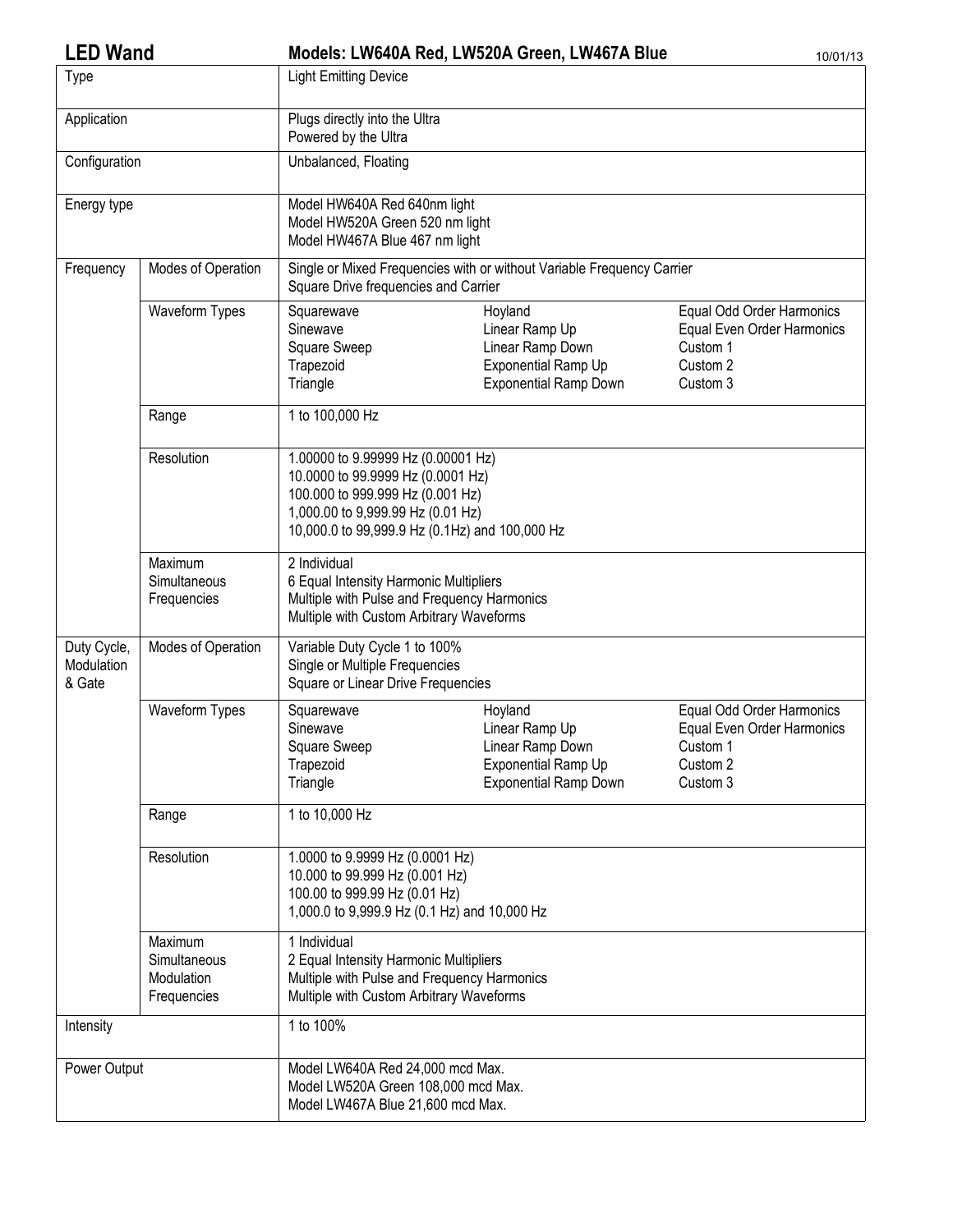## High Power LED Wand Models: HW626A Red, HW530A Green, HW470A Blue 10/01/13

| <b>Type</b>                                                                                                                                                      |                                                                                                                                                                                                           | <b>Light Emitting Device</b>                                                                                                                                                                       |                                                                                                             |                                                                                             |  |
|------------------------------------------------------------------------------------------------------------------------------------------------------------------|-----------------------------------------------------------------------------------------------------------------------------------------------------------------------------------------------------------|----------------------------------------------------------------------------------------------------------------------------------------------------------------------------------------------------|-------------------------------------------------------------------------------------------------------------|---------------------------------------------------------------------------------------------|--|
| Application                                                                                                                                                      |                                                                                                                                                                                                           | Connects to Ultra Auxiliary connector through a cord<br>Powered by the Ultra                                                                                                                       |                                                                                                             |                                                                                             |  |
| Configuration                                                                                                                                                    |                                                                                                                                                                                                           | Unbalanced, Floating                                                                                                                                                                               |                                                                                                             |                                                                                             |  |
| Energy type                                                                                                                                                      |                                                                                                                                                                                                           | Model HW626A Red 626nm light<br>Model HW530A Green 530 nm light<br>Model HW470A Blue 470 nm light                                                                                                  |                                                                                                             |                                                                                             |  |
| Frequency                                                                                                                                                        | Modes of Operation                                                                                                                                                                                        | Square Drive frequencies and Carrier                                                                                                                                                               | Single or Mixed Frequencies with or without Variable Frequency Carrier                                      |                                                                                             |  |
|                                                                                                                                                                  | Waveform Types                                                                                                                                                                                            | Squarewave<br>Sinewave<br>Square Sweep<br>Trapezoid<br>Triangle                                                                                                                                    | Hoyland<br>Linear Ramp Up<br>Linear Ramp Down<br><b>Exponential Ramp Up</b><br><b>Exponential Ramp Down</b> | Equal Odd Order Harmonics<br>Equal Even Order Harmonics<br>Custom 1<br>Custom 2<br>Custom 3 |  |
|                                                                                                                                                                  | Range                                                                                                                                                                                                     | 1 to 4,000,000 Hz Squarewave<br>1 to 100,000 Hz all other Waveforms                                                                                                                                |                                                                                                             |                                                                                             |  |
|                                                                                                                                                                  | Resolution                                                                                                                                                                                                | 1.00000 to 9.99999 Hz (0.00001 Hz)<br>10.0000 to 99.9999 Hz (0.0001 Hz)<br>100.000 to 999.999 Hz (0.001 Hz)<br>1,000.00 to 9,999.99 Hz (0.01 Hz)<br>10,000.0 to 99,999.9 Hz (0.1Hz) and 100,000 Hz |                                                                                                             |                                                                                             |  |
|                                                                                                                                                                  | Maximum<br>Simultaneous<br>Frequencies                                                                                                                                                                    | 2 Individual<br>6 Equal Intensity Harmonic Multipliers<br>Multiple with Pulse and Frequency Harmonics<br>Multiple with Custom Arbitrary Waveforms                                                  |                                                                                                             |                                                                                             |  |
| Duty Cycle,<br>Modulation<br>& Gate                                                                                                                              | Modes of Operation                                                                                                                                                                                        | Variable Duty Cycle 1 to 100%<br>Single or Multiple Frequencies<br>Square or Linear Drive Frequencies                                                                                              |                                                                                                             |                                                                                             |  |
|                                                                                                                                                                  | Waveform Types                                                                                                                                                                                            | Squarewave<br>Sinewave<br>Square Sweep<br>Trapezoid<br>Triangle                                                                                                                                    | Hoyland<br>Linear Ramp Up<br>Linear Ramp Down<br><b>Exponential Ramp Up</b><br><b>Exponential Ramp Down</b> | Equal Odd Order Harmonics<br>Equal Even Order Harmonics<br>Custom 1<br>Custom 2<br>Custom 3 |  |
|                                                                                                                                                                  | Range                                                                                                                                                                                                     | 1 to 10,000 Hz                                                                                                                                                                                     |                                                                                                             |                                                                                             |  |
| Resolution<br>1.0000 to 9.9999 Hz (0.0001 Hz)<br>10.000 to 99.999 Hz (0.001 Hz)<br>100.00 to 999.99 Hz (0.01 Hz)<br>1,000.0 to 9,999.9 Hz (0.1 Hz) and 10,000 Hz |                                                                                                                                                                                                           |                                                                                                                                                                                                    |                                                                                                             |                                                                                             |  |
|                                                                                                                                                                  | 1 Individual<br>Maximum<br>2 Equal Intensity Harmonic Multipliers<br>Simultaneous<br>Multiple with Pulse and Frequency Harmonics<br>Modulation<br>Multiple with Custom Arbitrary Waveforms<br>Frequencies |                                                                                                                                                                                                    |                                                                                                             |                                                                                             |  |
| Intensity                                                                                                                                                        |                                                                                                                                                                                                           | 1 to 100%                                                                                                                                                                                          |                                                                                                             |                                                                                             |  |
| Power Output                                                                                                                                                     |                                                                                                                                                                                                           | Model HW620A Red 255 Lumens Max.<br>Model HW530A Green 435 Lumens Max.<br>Model HW470A Blue 174 Lumens Max.                                                                                        |                                                                                                             |                                                                                             |  |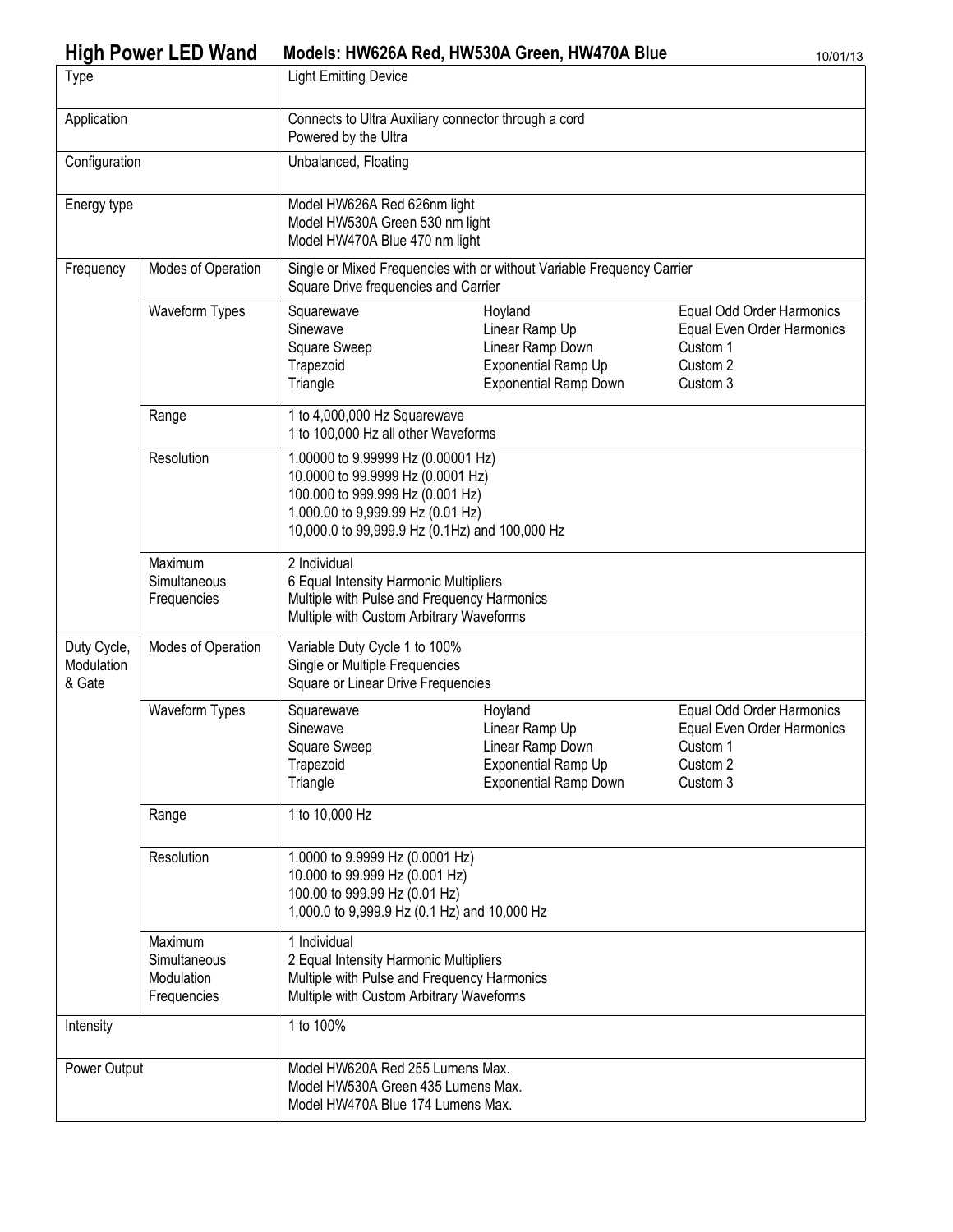## **Raytubes**

| <b>Type</b>                                                                                                                                                                                               |                                        | Plasma Carrier Modulator                                                                                                                                                                                    |  |                                                                                             |  |
|-----------------------------------------------------------------------------------------------------------------------------------------------------------------------------------------------------------|----------------------------------------|-------------------------------------------------------------------------------------------------------------------------------------------------------------------------------------------------------------|--|---------------------------------------------------------------------------------------------|--|
| Application                                                                                                                                                                                               |                                        | 1 pair plugs directly into the Ultra<br>Powered from the Ultra                                                                                                                                              |  |                                                                                             |  |
| Configuration                                                                                                                                                                                             |                                        | Fully balanced differential, Floating                                                                                                                                                                       |  |                                                                                             |  |
| Energy type                                                                                                                                                                                               |                                        | AC Radio Frequencies (RF) Conduction<br>Electromagnetic (EM)<br>Electric Field (E-Field)<br>Ultra-red (UR), Visible, & Ultra-violet (UV) Light                                                              |  |                                                                                             |  |
| Frequency                                                                                                                                                                                                 | Modes of Operation                     | Single or Mixed Frequencies @ Fixed Carrier (100kHz Nominal)<br>Square Drive Frequencies, Linear Drive Carrier                                                                                              |  |                                                                                             |  |
|                                                                                                                                                                                                           | Waveform Types                         | Hoyland<br>Squarewave<br>Sinewave<br>Linear Ramp Up<br>Square Sweep<br>Linear Ramp Down<br>Custom 1<br>Trapezoid<br>Exponential Ramp Up<br>Custom 2<br>Triangle<br><b>Exponential Ramp Down</b><br>Custom 3 |  | Equal Odd Order Harmonics<br>Equal Even Order Harmonics                                     |  |
|                                                                                                                                                                                                           | Range                                  | 1 to 100,000 Hz (only effective if below Carrier Frequency)                                                                                                                                                 |  |                                                                                             |  |
|                                                                                                                                                                                                           | Resolution                             | 1.00000 to 9.99999 Hz (0.00001 Hz)<br>10.0000 to 99.9999 Hz (0.0001 Hz)<br>100.000 to 999.999 Hz (0.001 Hz)<br>1,000.00 to 9,999.99 Hz (0.01 Hz)<br>10,000.0 to 100,000.00 Hz (0.1Hz)                       |  |                                                                                             |  |
|                                                                                                                                                                                                           | Maximum<br>Simultaneous<br>Frequencies | 1 Individual + Carrier<br>2 Equal Intensity Harmonic Multipliers + Carrier<br>Multiple with Pulse and Frequency Harmonics + Carrier<br>Multiple with Custom Arbitrary Waveforms + Carrier                   |  |                                                                                             |  |
| Duty Cycle,<br>Modulation<br>& Gate                                                                                                                                                                       | Modes of Operation                     | Variable Duty Cycle 1 to 100%<br>Single or Multiple Frequencies<br>Square or Linear Drive Frequencies                                                                                                       |  |                                                                                             |  |
|                                                                                                                                                                                                           | Waveform Types                         | Hoyland<br>Squarewave<br>Sinewave<br>Linear Ramp Up<br>Square Sweep<br>Linear Ramp Down<br><b>Exponential Ramp Up</b><br>Trapezoid<br><b>Exponential Ramp Down</b><br>Triangle                              |  | Equal Odd Order Harmonics<br>Equal Even Order Harmonics<br>Custom 1<br>Custom 2<br>Custom 3 |  |
|                                                                                                                                                                                                           | Range                                  | 1 to 10,000 Hz                                                                                                                                                                                              |  |                                                                                             |  |
|                                                                                                                                                                                                           | Resolution                             | 1.0000 to 9.9999 Hz (0.0001 Hz)<br>10.000 to 99.999 Hz (0.001 Hz)<br>100.00 to 999.99 Hz (0.01 Hz)<br>1,000.0 to 9,999.9 Hz (0.1 Hz) and 10,000 Hz                                                          |  |                                                                                             |  |
| 1 Individual<br>Maximum<br>2 Equal Intensity Harmonic Multipliers<br>Simultaneous<br>Multiple with Pulse and Frequency Harmonics<br>Modulation<br>Frequencies<br>Multiple with Custom Arbitrary Waveforms |                                        |                                                                                                                                                                                                             |  |                                                                                             |  |
| Intensity                                                                                                                                                                                                 |                                        | 1 to 100%                                                                                                                                                                                                   |  |                                                                                             |  |
| Power Output                                                                                                                                                                                              |                                        | 30 Watts Max. (dependent upon program & load impedance)                                                                                                                                                     |  |                                                                                             |  |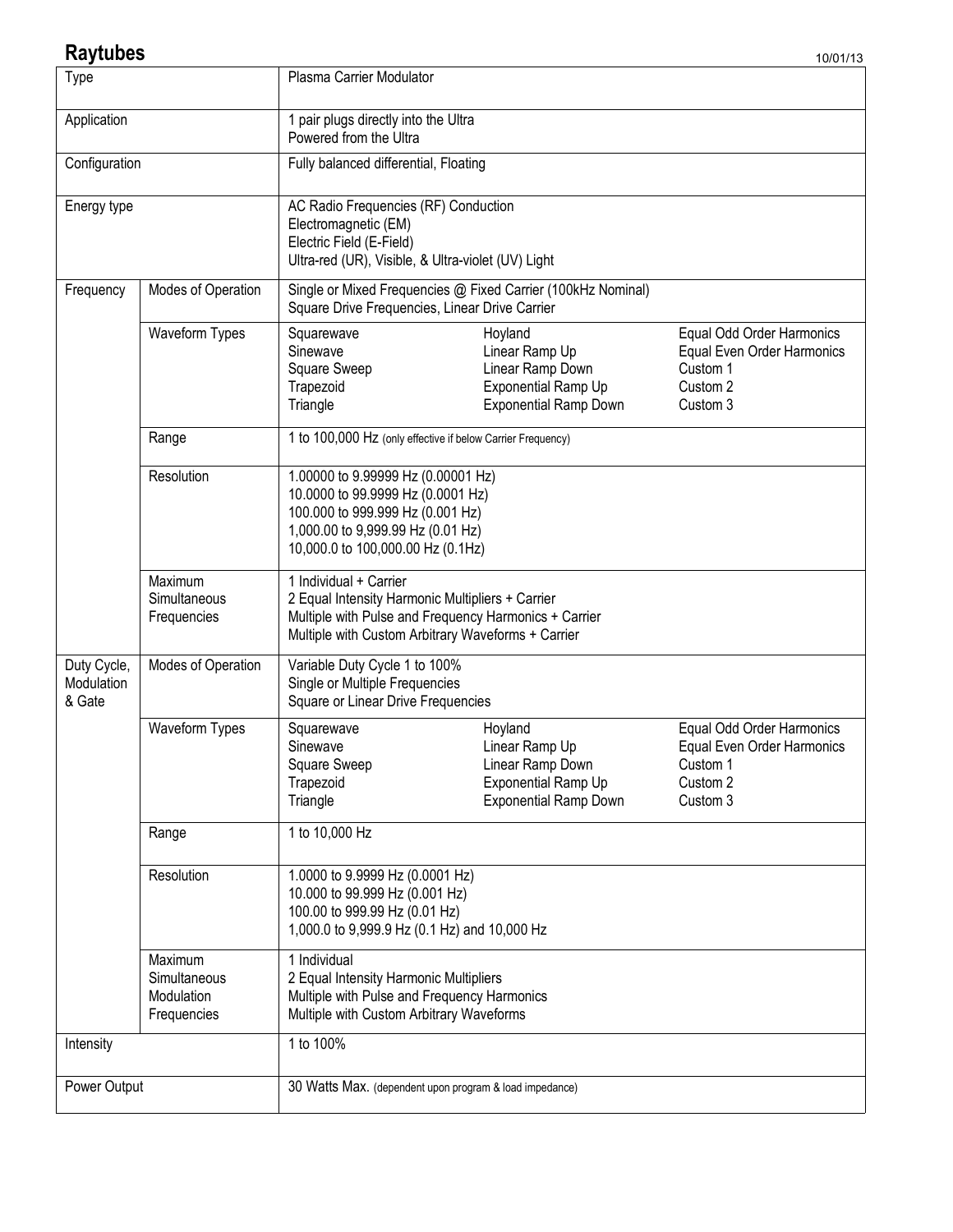| <b>Vortex</b>                       |                                                      | <b>Model: Vortex VM</b>                                                                                                                                                                   |                                                                                                      | 10/01/13                                                                                    |  |
|-------------------------------------|------------------------------------------------------|-------------------------------------------------------------------------------------------------------------------------------------------------------------------------------------------|------------------------------------------------------------------------------------------------------|---------------------------------------------------------------------------------------------|--|
| Type                                |                                                      | Plasma Carrier Modulator                                                                                                                                                                  |                                                                                                      |                                                                                             |  |
| Application                         |                                                      | Powered by the Ultra                                                                                                                                                                      | Connects to Ultra Auxiliary connector through a cord                                                 |                                                                                             |  |
| Configuration                       |                                                      | Fully balanced differential, Floating                                                                                                                                                     |                                                                                                      |                                                                                             |  |
| Energy type                         |                                                      | AC Radio Frequencies (RF) Conduction<br>Electromagnetic (EM)<br>Electric Field (E-Field)<br>Ultra-red (UR), Visible, & Ultra-violet (UV) Light                                            |                                                                                                      |                                                                                             |  |
| Frequency                           | Modes of Operation                                   | Square Drive Frequencies, Linear Drive Carrier                                                                                                                                            | Single or Mixed Frequencies @ Fixed Carrier (50kHz Nominal)                                          |                                                                                             |  |
|                                     | Waveform Types                                       | Squarewave<br>Sinewave<br>Square Sweep<br>Trapezoid<br>Triangle                                                                                                                           | Hoyland<br>Linear Ramp Up<br>Linear Ramp Down<br>Exponential Ramp Up<br><b>Exponential Ramp Down</b> | Equal Odd Order Harmonics<br>Equal Even Order Harmonics<br>Custom 1<br>Custom 2<br>Custom 3 |  |
|                                     | Range                                                | 1 to 50,000 Hz (only effective if below Carrier Frequency)                                                                                                                                |                                                                                                      |                                                                                             |  |
|                                     | Resolution                                           | 1.00000 to 9.99999 Hz (0.00001 Hz)<br>10.0000 to 99.9999 Hz (0.0001 Hz)<br>100.000 to 999.999 Hz (0.001 Hz)<br>1,000.00 to 9,999.99 Hz (0.01 Hz)<br>10,000.0 to 50,000.00 Hz (0.1Hz)      |                                                                                                      |                                                                                             |  |
|                                     | Maximum<br>Simultaneous<br>Frequencies               | 1 Individual + Carrier<br>2 Equal Intensity Harmonic Multipliers + Carrier<br>Multiple with Pulse and Frequency Harmonics + Carrier<br>Multiple with Custom Arbitrary Waveforms + Carrier |                                                                                                      |                                                                                             |  |
| Duty Cycle,<br>Modulation<br>& Gate | Modes of Operation                                   | Variable Duty Cycle 100%<br>Single or Multiple Frequencies<br>Square or Linear Drive Frequencies                                                                                          |                                                                                                      |                                                                                             |  |
|                                     | Waveform Types                                       | Squarewave<br>Sinewave<br>Square Sweep<br>Trapezoid<br>Triangle                                                                                                                           | Hoyland<br>Linear Ramp Up<br>Linear Ramp Down<br>Exponential Ramp Up<br><b>Exponential Ramp Down</b> | Equal Odd Order Harmonics<br>Equal Even Order Harmonics<br>Custom 1<br>Custom 2<br>Custom 3 |  |
|                                     | Range                                                | 1 to 10,000 Hz                                                                                                                                                                            |                                                                                                      |                                                                                             |  |
|                                     | Resolution                                           | 1.0000 to 9.9999 Hz (0.0001 Hz)<br>10.000 to 99.999 Hz (0.001 Hz)<br>100.00 to 999.99 Hz (0.01 Hz)<br>1,000.0 to 9,999.9 Hz (0.1 Hz) and 10,000 Hz                                        |                                                                                                      |                                                                                             |  |
|                                     | Maximum<br>Simultaneous<br>Modulation<br>Frequencies | 1 Individual<br>2 Equal Intensity Harmonic Multipliers<br>Multiple with Pulse and Frequency Harmonics<br>Multiple with Custom Arbitrary Waveforms                                         |                                                                                                      |                                                                                             |  |
| Intensity                           |                                                      | 1 to 100%                                                                                                                                                                                 |                                                                                                      |                                                                                             |  |
| Power Output                        |                                                      |                                                                                                                                                                                           | 48 Watts Max. (dependent upon program & load impedance)                                              |                                                                                             |  |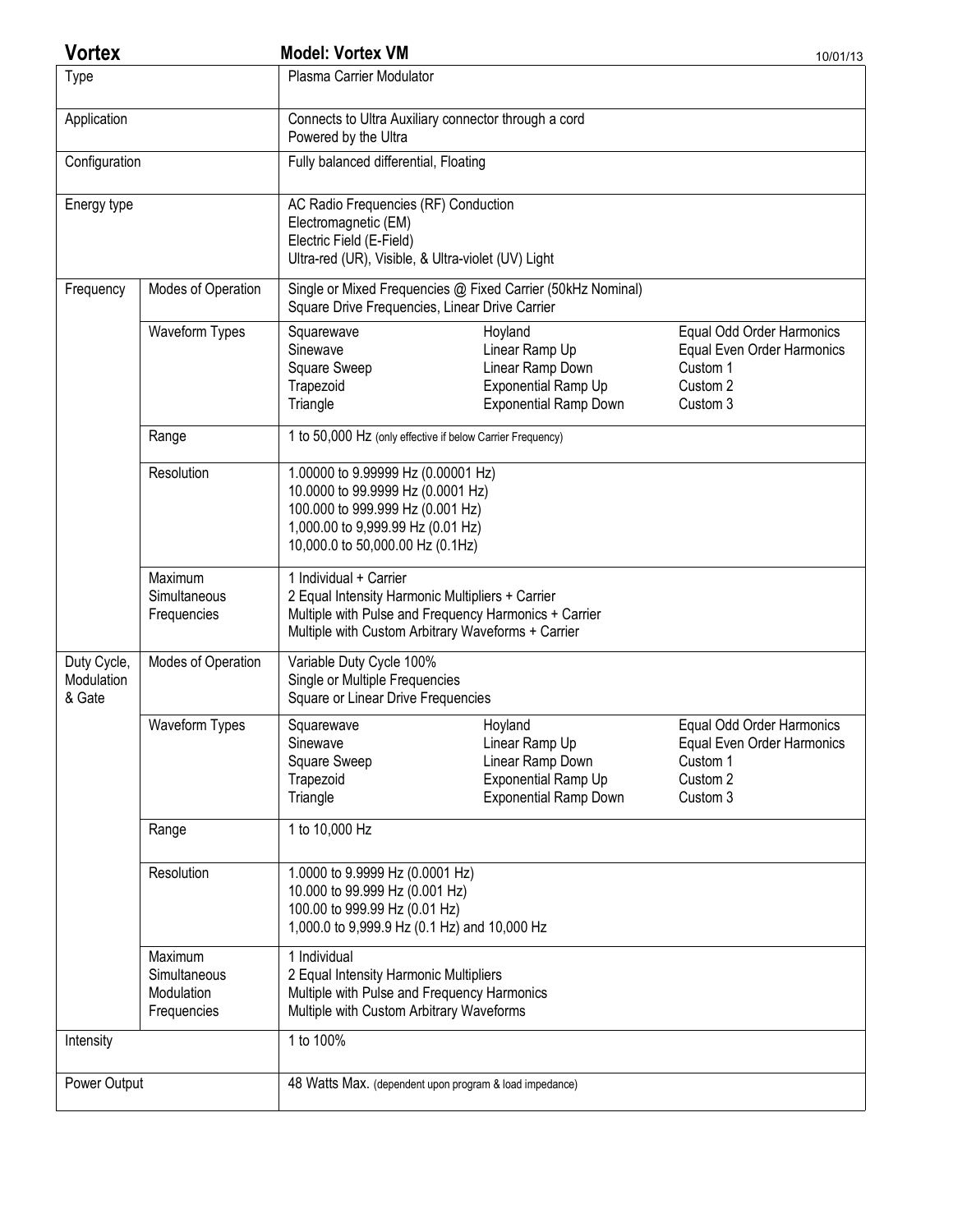| <b>Beam Tube PCM</b>                                                                                                                                                                                      |                                        | <b>Model: BT PCM</b>                                                                                                                                                                               |                                                                                                             | 10/01/13                                                                                    |
|-----------------------------------------------------------------------------------------------------------------------------------------------------------------------------------------------------------|----------------------------------------|----------------------------------------------------------------------------------------------------------------------------------------------------------------------------------------------------|-------------------------------------------------------------------------------------------------------------|---------------------------------------------------------------------------------------------|
| <b>Type</b>                                                                                                                                                                                               |                                        | Plasma Carrier Modulator                                                                                                                                                                           |                                                                                                             |                                                                                             |
| Application                                                                                                                                                                                               |                                        | Powered by the Ultra                                                                                                                                                                               | Connects to Ultra Auxiliary connector through a cord                                                        |                                                                                             |
| Configuration                                                                                                                                                                                             |                                        | Fully balanced differential, Floating                                                                                                                                                              |                                                                                                             |                                                                                             |
| Energy type                                                                                                                                                                                               |                                        | AC Radio Frequencies (RF) Conduction<br>Electromagnetic (EM)<br>Electric Field (E-Field)<br>Ultra-red (UR), Visible, & Ultra-violet (UV) Light                                                     |                                                                                                             |                                                                                             |
| Frequency                                                                                                                                                                                                 | Modes of Operation                     | Square Drive Frequencies, Linear Drive Carrier                                                                                                                                                     | Single or Mixed Frequencies @ Fixed Carrier (168kHz Nominal)                                                |                                                                                             |
|                                                                                                                                                                                                           | Waveform Types                         | Squarewave<br>Sinewave<br>Square Sweep<br>Trapezoid<br>Triangle                                                                                                                                    | Hoyland<br>Linear Ramp Up<br>Linear Ramp Down<br><b>Exponential Ramp Up</b><br><b>Exponential Ramp Down</b> | Equal Odd Order Harmonics<br>Equal Even Order Harmonics<br>Custom 1<br>Custom 2<br>Custom 3 |
|                                                                                                                                                                                                           | Range                                  | 1 to 100,000 Hz all other Waveforms                                                                                                                                                                | 1 to 168,000 Hz Squarewave (only effective if below Carrier Frequency)                                      |                                                                                             |
|                                                                                                                                                                                                           | Resolution                             | 1.00000 to 9.99999 Hz (0.00001 Hz)<br>10.0000 to 99.9999 Hz (0.0001 Hz)<br>100.000 to 999.999 Hz (0.001 Hz)<br>1,000.00 to 9,999.99 Hz (0.01 Hz)<br>10,000.0 to 99,999.9 Hz (0.1Hz) and 100,000 Hz |                                                                                                             |                                                                                             |
|                                                                                                                                                                                                           | Maximum<br>Simultaneous<br>Frequencies | 1 Individual + Carrier<br>2 Equal Intensity Harmonic Multipliers +Carrier<br>Multiple with Pulse and Frequency Harmonics + Carrier<br>Multiple with Custom Arbitrary Waveforms + Carrier           |                                                                                                             |                                                                                             |
| Duty Cycle,<br>Modulation<br>& Gate                                                                                                                                                                       | Modes of Operation                     | Variable Duty Cycle 1 to 100%<br>Single or Multiple Frequencies<br>Square or Linear Drive Frequencies                                                                                              |                                                                                                             |                                                                                             |
|                                                                                                                                                                                                           | Waveform Types                         | Squarewave<br>Sinewave<br>Square Sweep<br>Trapezoid<br>Triangle                                                                                                                                    | Hoyland<br>Linear Ramp Up<br>Linear Ramp Down<br>Exponential Ramp Up<br><b>Exponential Ramp Down</b>        | Equal Odd Order Harmonics<br>Equal Even Order Harmonics<br>Custom 1<br>Custom 2<br>Custom 3 |
|                                                                                                                                                                                                           | Range                                  | 1 to 10,000 Hz                                                                                                                                                                                     |                                                                                                             |                                                                                             |
|                                                                                                                                                                                                           | Resolution                             | 1.0000 to 9.9999 Hz (0.0001 Hz)<br>10.000 to 99.999 Hz (0.001 Hz)<br>100.00 to 999.99 Hz (0.01 Hz)<br>1,000.0 to 9,999.9 Hz (0.1 Hz) and 10,000 Hz                                                 |                                                                                                             |                                                                                             |
| Maximum<br>1 Individual<br>Simultaneous<br>2 Equal Intensity Harmonic Multipliers<br>Multiple with Pulse and Frequency Harmonics<br>Modulation<br>Multiple with Custom Arbitrary Waveforms<br>Frequencies |                                        |                                                                                                                                                                                                    |                                                                                                             |                                                                                             |
| Intensity                                                                                                                                                                                                 |                                        | 1 to 100%                                                                                                                                                                                          |                                                                                                             |                                                                                             |
| Power Output                                                                                                                                                                                              |                                        | 48 Watts Max. (dependent upon program & load impedance)                                                                                                                                            |                                                                                                             |                                                                                             |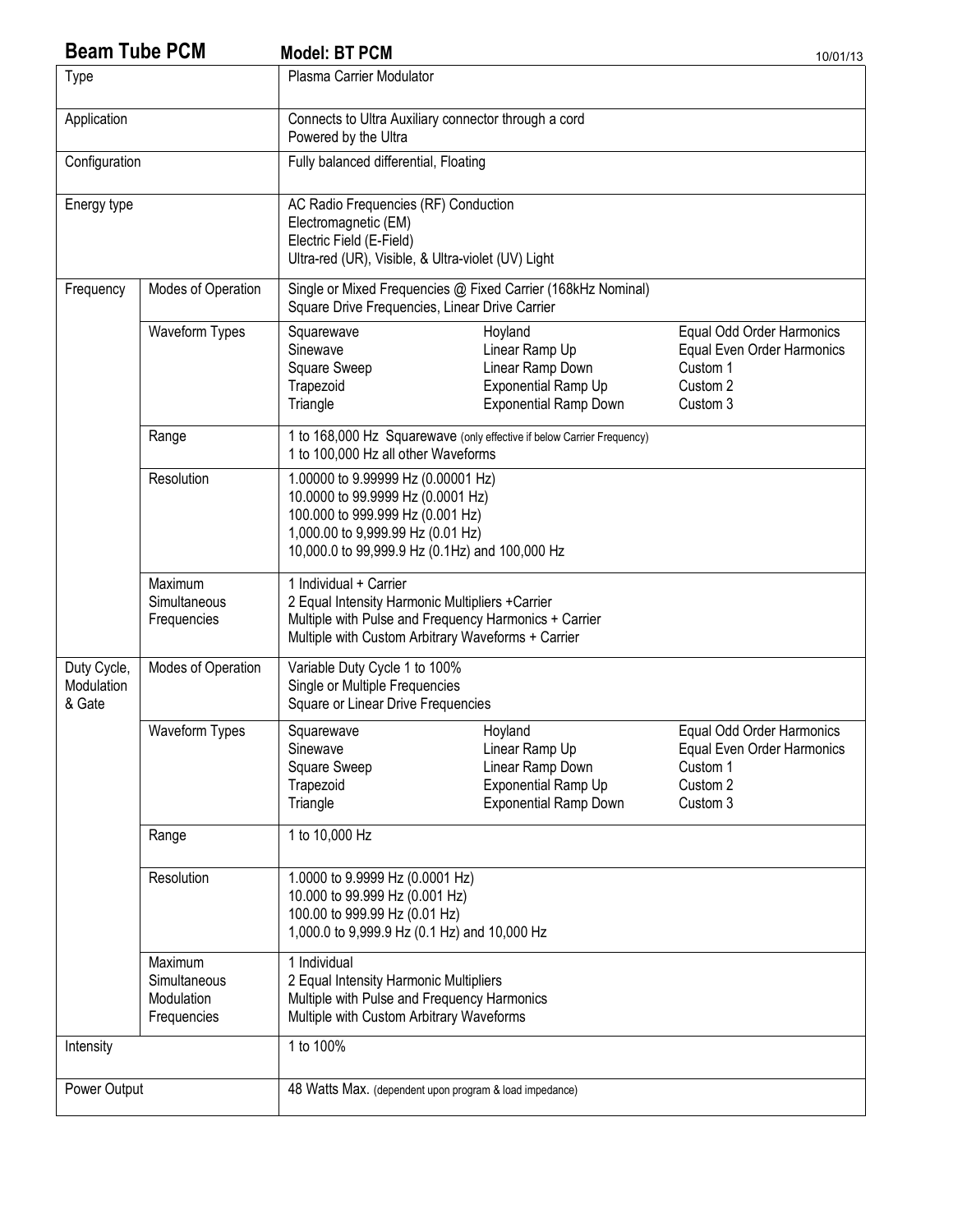# **Beam Tube High Frequency PCM** Model: BT HF-PCM 10/01/13

| Type                                |                                                      | Plasma Carrier Modulator                                                                                                                                                                                                               |                                                                                                             |                                                                                             |  |
|-------------------------------------|------------------------------------------------------|----------------------------------------------------------------------------------------------------------------------------------------------------------------------------------------------------------------------------------------|-------------------------------------------------------------------------------------------------------------|---------------------------------------------------------------------------------------------|--|
| Application                         |                                                      | Connects to Ultra Auxiliary connector through a cord<br>Powered by the Ultra                                                                                                                                                           |                                                                                                             |                                                                                             |  |
| Configuration                       |                                                      | Unbalanced, Floating                                                                                                                                                                                                                   |                                                                                                             |                                                                                             |  |
| Energy type                         |                                                      | AC Radio Frequencies (RF) Conduction<br>Electromagnetic (EM)<br>Electric Field (E-Field)<br>Ultra-red (UR), Visible, & Ultra-violet (UV) Light                                                                                         |                                                                                                             |                                                                                             |  |
| Frequency                           | Modes of Operation                                   | Single or Mixed Frequencies with or without Variable Carrier Frequency<br>Square Drive frequencies and Carrier                                                                                                                         |                                                                                                             |                                                                                             |  |
|                                     | Waveform Types                                       | Squarewave<br>Sinewave<br>Square Sweep<br>Trapezoid<br>Triangle                                                                                                                                                                        | Hoyland<br>Linear Ramp Up<br>Linear Ramp Down<br>Exponential Ramp Up<br><b>Exponential Ramp Down</b>        | Equal Odd Order Harmonics<br>Equal Even Order Harmonics<br>Custom 1<br>Custom 2<br>Custom 3 |  |
|                                     | Range                                                | 1 to 4,000,000 Hz Squarewave<br>1 to 100,000 Hz all other Waveforms                                                                                                                                                                    |                                                                                                             |                                                                                             |  |
|                                     | Resolution                                           | 1.00000 to 9.99999 Hz (0.00001 Hz)<br>10.0000 to 99.9999 Hz (0.0001 Hz)<br>100.000 to 999.999 Hz (0.001 Hz)<br>1,000.00 to 9,999.99 Hz (0.01 Hz)<br>10,000.0 to 99,999.9 Hz (0.1Hz) and 100,000 Hz<br>100,000 to 4,000,000 Hz (100 Hz) |                                                                                                             |                                                                                             |  |
|                                     | Maximum<br>Simultaneous<br>Frequencies               | 2 Individual<br>4 Equal Intensity Harmonic Multipliers<br>Multiple with Pulse and Frequency Harmonics<br>Multiple with Custom Arbitrary Waveforms                                                                                      |                                                                                                             |                                                                                             |  |
| Duty Cycle,<br>Modulation<br>& Gate | Modes of Operation                                   | Variable Duty Cycle 1 to 100%<br>Variable Modulation 1 to 100%<br>Single or Multiple Frequencies<br>Square or Linear Drive Frequencies                                                                                                 |                                                                                                             |                                                                                             |  |
|                                     | Waveform Types                                       | Squarewave<br>Sinewave<br>Square Sweep<br>Trapezoid<br>Triangle                                                                                                                                                                        | Hoyland<br>Linear Ramp Up<br>Linear Ramp Down<br><b>Exponential Ramp Up</b><br><b>Exponential Ramp Down</b> | Equal Odd Order Harmonics<br>Equal Even Order Harmonics<br>Custom 1<br>Custom 2<br>Custom 3 |  |
|                                     | Range                                                | 1 to 10,000 Hz                                                                                                                                                                                                                         |                                                                                                             |                                                                                             |  |
|                                     | Resolution                                           | 1.0000 to 9.9999 Hz (0.0001 Hz)<br>10.000 to 99.999 Hz (0.001 Hz)<br>100.00 to 999.99 Hz (0.01 Hz)<br>1,000.0 to 9,999.9 Hz (0.1 Hz) and 10,000 Hz                                                                                     |                                                                                                             |                                                                                             |  |
|                                     | Maximum<br>Simultaneous<br>Modulation<br>Frequencies | 1 Individual<br>2 Equal Intensity Harmonic Multipliers<br>Multiple with Pulse and Frequency Harmonics<br>Multiple with Custom Arbitrary Waveforms                                                                                      |                                                                                                             |                                                                                             |  |
| Intensity                           |                                                      | 1 to 100%                                                                                                                                                                                                                              |                                                                                                             |                                                                                             |  |
| Power Output                        |                                                      | 48 Watts Max. (dependent upon program & load impedance)                                                                                                                                                                                |                                                                                                             |                                                                                             |  |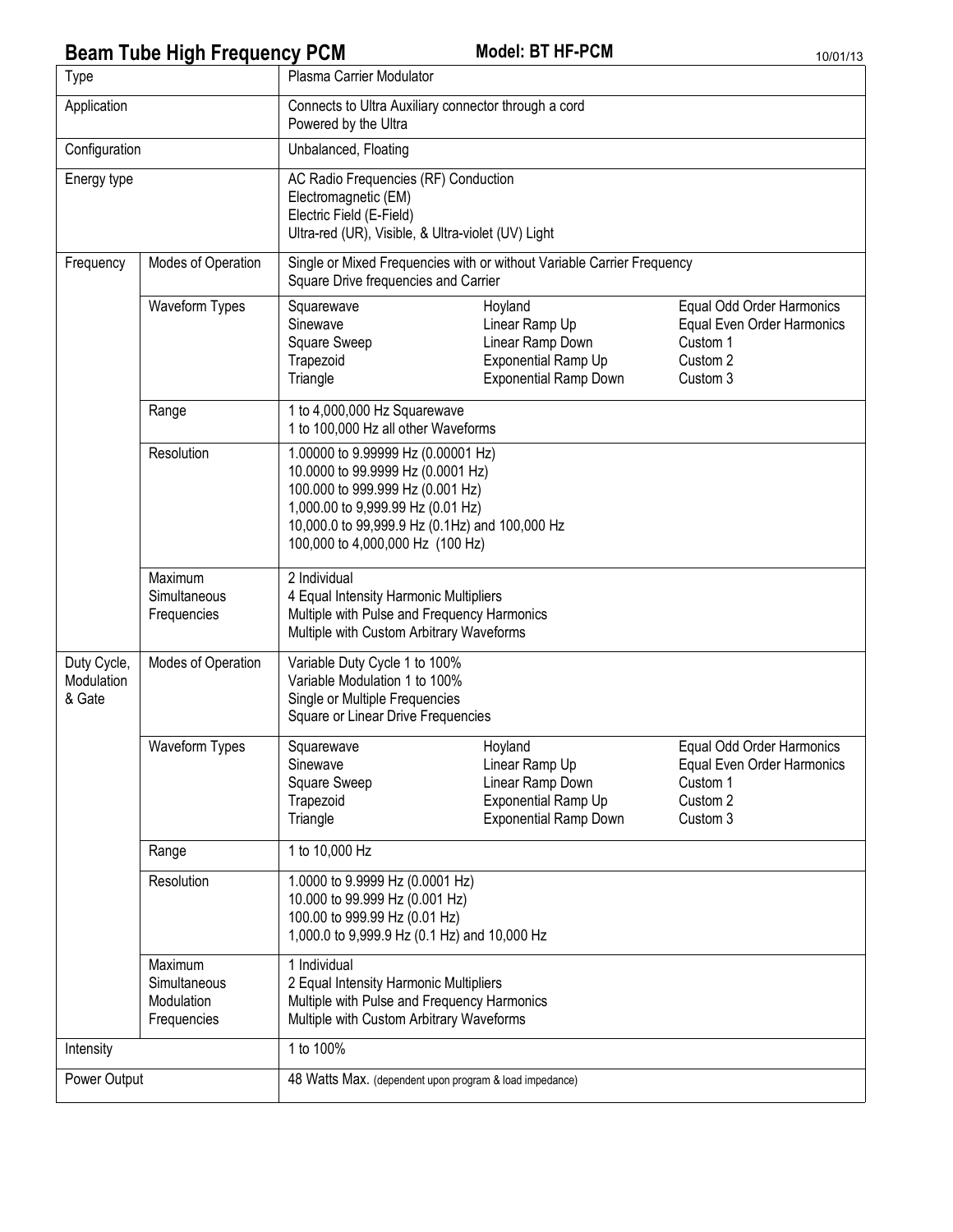# **Beam Tube EFG** 10/01/13

| <b>Electric Field Generator</b><br>Type |                                                      |                                                                                                                                                   |                                                                                                             |                                                                                             |  |
|-----------------------------------------|------------------------------------------------------|---------------------------------------------------------------------------------------------------------------------------------------------------|-------------------------------------------------------------------------------------------------------------|---------------------------------------------------------------------------------------------|--|
| Application                             |                                                      | Connects to Ultra Auxiliary connector through a cord<br>Powered by separate 120/240VAC 50/60Hz source                                             |                                                                                                             |                                                                                             |  |
| Configuration                           |                                                      | Unbalanced, Floating                                                                                                                              |                                                                                                             |                                                                                             |  |
| Energy type                             |                                                      | AC Radio Frequencies (RF) Conduction<br>Electromagnetic (EM)<br>Electric Field (E-Field)<br>Ultra-red (UR), Visible, & Ultra-violet (UV) Light    |                                                                                                             |                                                                                             |  |
| Duty Cycle,<br>Modulation<br>& Gate     | Modes of Operation                                   | Variable Duty Cycle 1 to 100%<br>Single or Mixed Frequencies<br><b>Square Drive Frequencies</b>                                                   |                                                                                                             |                                                                                             |  |
|                                         | Waveform Types                                       | Squarewave<br>Sinewave<br>Square Sweep<br>Trapezoid<br>Triangle                                                                                   | Hoyland<br>Linear Ramp Up<br>Linear Ramp Down<br><b>Exponential Ramp Up</b><br><b>Exponential Ramp Down</b> | Equal Odd Order Harmonics<br>Equal Even Order Harmonics<br>Custom 1<br>Custom 2<br>Custom 3 |  |
|                                         | Range                                                | 1 to 666 Hz                                                                                                                                       |                                                                                                             |                                                                                             |  |
|                                         | Resolution                                           | 1.0000 to 9.9999 Hz (0.0001 Hz)<br>10.000 to 99.999 Hz (0.001 Hz)<br>100.00 to 666.66 Hz (0.01 Hz)                                                |                                                                                                             |                                                                                             |  |
|                                         | Maximum<br>Simultaneous<br>Modulation<br>Frequencies | 1 Individual<br>2 Equal Intensity Harmonic Multipliers<br>Multiple with Pulse and Frequency Harmonics<br>Multiple with Custom Arbitrary Waveforms |                                                                                                             |                                                                                             |  |
| Intensity                               |                                                      | <b>Fixed 100%</b>                                                                                                                                 |                                                                                                             |                                                                                             |  |
| Power Output                            |                                                      | 125 milli-joules/pulse (83 watts @ 666 Hz.)                                                                                                       |                                                                                                             |                                                                                             |  |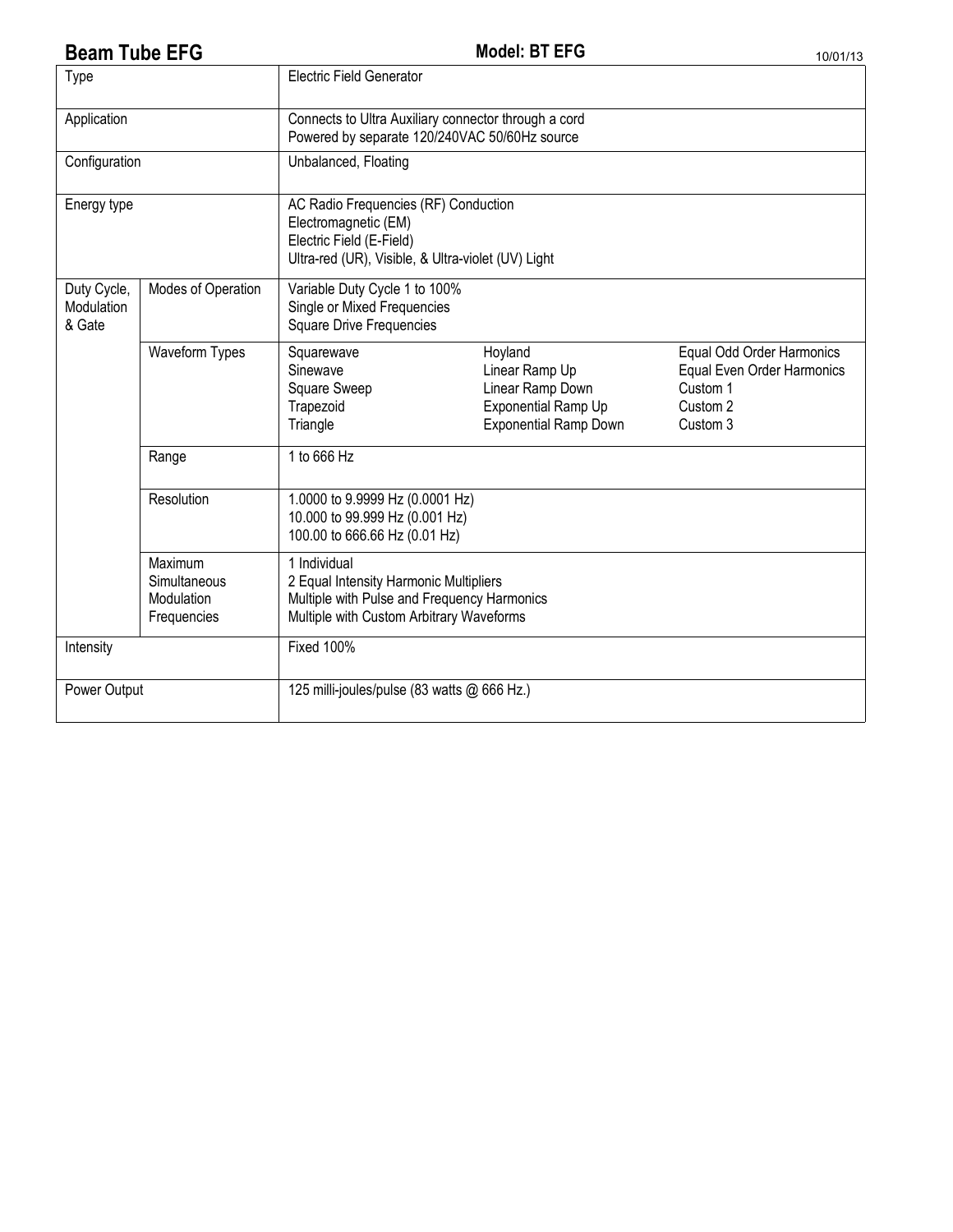## **Beam Tube High Frequency EFG** Model: BT HF-EFG 10/01/13

| Type                                                                                                                                                             |                                                      | <b>Electric Field Generator</b>                                                                                                                                                |                                                                                                             |                                                                                             |  |
|------------------------------------------------------------------------------------------------------------------------------------------------------------------|------------------------------------------------------|--------------------------------------------------------------------------------------------------------------------------------------------------------------------------------|-------------------------------------------------------------------------------------------------------------|---------------------------------------------------------------------------------------------|--|
| Application                                                                                                                                                      |                                                      | Connects to Ultra Auxiliary connector through a cord<br>Powered by separate 120/240VAC 50/60Hz source                                                                          |                                                                                                             |                                                                                             |  |
| Configuration                                                                                                                                                    |                                                      | Unbalanced, Floating                                                                                                                                                           |                                                                                                             |                                                                                             |  |
| Energy type                                                                                                                                                      |                                                      | AC Radio Frequencies (RF) Conduction<br>Electromagnetic (EM)<br>Electric Field (E-Field)<br>Ultra-red (UR), Visible, & Ultra-violet (UV) Light                                 |                                                                                                             |                                                                                             |  |
| Frequency                                                                                                                                                        | Modes of Operation                                   | Single or Mixed Frequencies with or without Variable Frequency Carrier<br><b>Square Drive Frequencies</b>                                                                      |                                                                                                             |                                                                                             |  |
|                                                                                                                                                                  | Waveform Types                                       | Squarewave<br>Sinewave<br>Square Sweep<br>Trapezoid<br>Triangle                                                                                                                | Hoyland<br>Linear Ramp Up<br>Linear Ramp Down<br><b>Exponential Ramp Up</b><br><b>Exponential Ramp Down</b> | Equal Odd Order Harmonics<br>Equal Even Order Harmonics<br>Custom 1<br>Custom 2<br>Custom 3 |  |
|                                                                                                                                                                  | Range                                                | 1 to 10,000 Hz                                                                                                                                                                 |                                                                                                             |                                                                                             |  |
|                                                                                                                                                                  | Resolution                                           | 1.00000 to 9.99999 Hz (0.00001 Hz)<br>10.0000 to 99.9999 Hz (0.0001 Hz)<br>100.000 to 999.999 Hz (0.001 Hz)<br>1,000.00 to 9,999.99 Hz (0.01 Hz) and 10,000 Hz                 |                                                                                                             |                                                                                             |  |
|                                                                                                                                                                  | Maximum<br>Simultaneous<br>Frequencies               | 2 Individual<br>4 Equal Intensity Harmonic Multipliers<br>Multiple with Pulse and Frequency Harmonics<br>Multiple with Custom Arbitrary Waveforms                              |                                                                                                             |                                                                                             |  |
| Duty Cycle,<br>Modulation<br>& Gate                                                                                                                              | Mode of Operation                                    | Variable Duty Cycle 1 to 100%<br>Single or Multiple Frequencies<br>Square or Linear Drive Frequencies                                                                          |                                                                                                             |                                                                                             |  |
|                                                                                                                                                                  | Waveform Types                                       | Hoyland<br>Squarewave<br>Linear Ramp Up<br>Sinewave<br>Linear Ramp Down<br>Square Sweep<br>Trapezoid<br><b>Exponential Ramp Up</b><br><b>Exponential Ramp Down</b><br>Triangle |                                                                                                             | Equal Odd Order Harmonics<br>Equal Even Order Harmonics<br>Custom 1<br>Custom 2<br>Custom 3 |  |
|                                                                                                                                                                  | Range                                                | 1 to 10,000 Hz                                                                                                                                                                 |                                                                                                             |                                                                                             |  |
| Resolution<br>1.0000 to 9.9999 Hz (0.0001 Hz)<br>10.000 to 99.999 Hz (0.001 Hz)<br>100.00 to 999.99 Hz (0.01 Hz)<br>1,000.0 to 9,999.9 Hz (0.1 Hz) and 10,000 Hz |                                                      |                                                                                                                                                                                |                                                                                                             |                                                                                             |  |
|                                                                                                                                                                  | Maximum<br>Simultaneous<br>Modulation<br>Frequencies | 1 Individual<br>2 Equal Intensity Harmonic Multipliers<br>Multiple with Pulse and Frequency Harmonics<br>Multiple with Custom Arbitrary Waveforms                              |                                                                                                             |                                                                                             |  |
| Intensity                                                                                                                                                        |                                                      | 1 to 100%                                                                                                                                                                      |                                                                                                             |                                                                                             |  |
| Power Output                                                                                                                                                     |                                                      | 20 milli-joules/pulse (72 watts @ 3,600 Hz.)<br>(joules limited at higher frequencies)                                                                                         |                                                                                                             |                                                                                             |  |